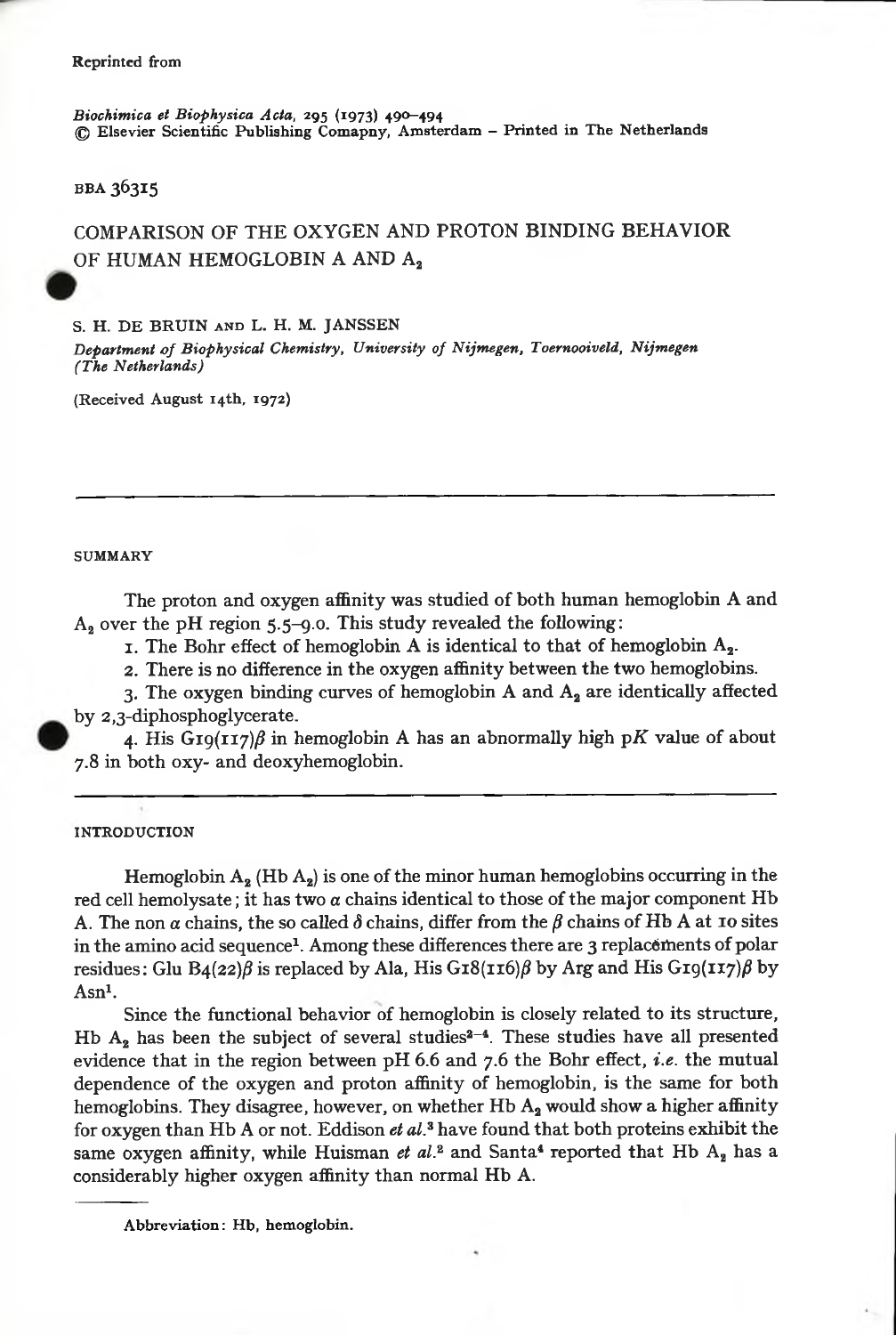## PROTON AND OXYGEN BINDING BY HEMOGLOBIN A AND  $A_2$  **491**

Recently, we have presented evidence that of the two histidines which the  $\beta$ chain has in excess to the  $\delta$  chain. His G10 is titratable and His G18 masked<sup>5</sup>; since Hb A and  $Hb$  A<sub>s</sub> have identical Bohr effect, this His G10 should have the same pK in both oxy- and deoxyhemoglobin A.

In view of this and the above-mentioned discrepancy concerning the oxygen affinity of Hb  $A_2$  and Hb A, we have investigated both the pH dependence of the oxygen affinity and the oxygen-linked proton affinity of the two hemoglobins in the pH region 5.5-9.

## MATERIALS AND METHODS

Human hemoglobin was prepared from whole blood by the toluene method®. The two components  $A$  and  $A_2$  were isolated by chromatography on DEAE-Sephadex, type A50, as described earlier<sup>5</sup>. The isolation procedure is a modification of the method of Bemini7. The collected fractions were dialysed against distüled water and subsequently deionized by repeated passing through a mixed bed ion-exchange column (Amberlite IRA 400 and IR 120). H+ titrations were carried out using the continuous automatic titration equipment described earlier8. Isoionic solutions of oxyhemoglobin  $A_2$  (pH<sub>iso</sub> = 7.60) were titrated to pH 6 and subsequently deoxygenated by passing argon through the titration vessel. Hb  $A_2$  was deoxygenated at this pH, as the oxygen affinity at the isoionic pH is much higher than at pH 6. Titration results obtained after deoxygenating Hb A, at pH  $7.60$  were not reproducible enough. This was probably due to only partial deoxygenation of the solution in the titration vessel. After deoxygenation the titration curve of deoxyhemoglobin  $A$ , was recorded up to pH 9. A t this pH, by passing CO through, the deoxy form was converted into the carboxy form; subsequently the titration curve was recorded down to pH 6. Deoxyhemoglobin was converted into carboxyhemoglobin instead of into oxyhemoglobin in order to avoid oxidation into methemoglobin. The same procedure was applied for Hb A. As usual no differences could be detected in control experiments between the titration curves of oxy- and carboxyhemoglobin.

Titrations were carried out at an ionic strength of 0.1 (KCl) at 25 °C. The hemoglobin concentrations were  $8 \cdot \text{10}^{-4}$  M (heme basis). The methemoglobin contamination amounted to ohly a few percent in all samples studied. Oxygen binding equilibria were measured spectrophotometrically<sup>9</sup>. The oxygen binding curves were calculated applying the relations given by Benesch *et al™.* Oxygen was added to the tonometer (volume 1 1) by injecting air using normal syringes. 0.05 M phosphate buffers were used below pH 8; above this pH we used borax buffers. The hemoglobin concentrations were about 5 • *io~5* M.

All hemoglobin concentrations were measured spectrophotometrically on the carboxy derivatives using a value for the extinction coefficient per mole heme,  $\varepsilon$ , of 14 000 at 540 nm.

#### RESULTS AND DISCUSSION

In Fig. 1 the pH  $v_s Z_H$  curves are shown for the deoxy and carboxy form of hemoglobin A and  $A_2$ .  $Z_H$  represents the mean proton charge of the protein with the isoionic point ( $Z_{\rm H} = 0$ ) as reference point for counting.  $Z_{\rm H}$  is calculated per tetramer.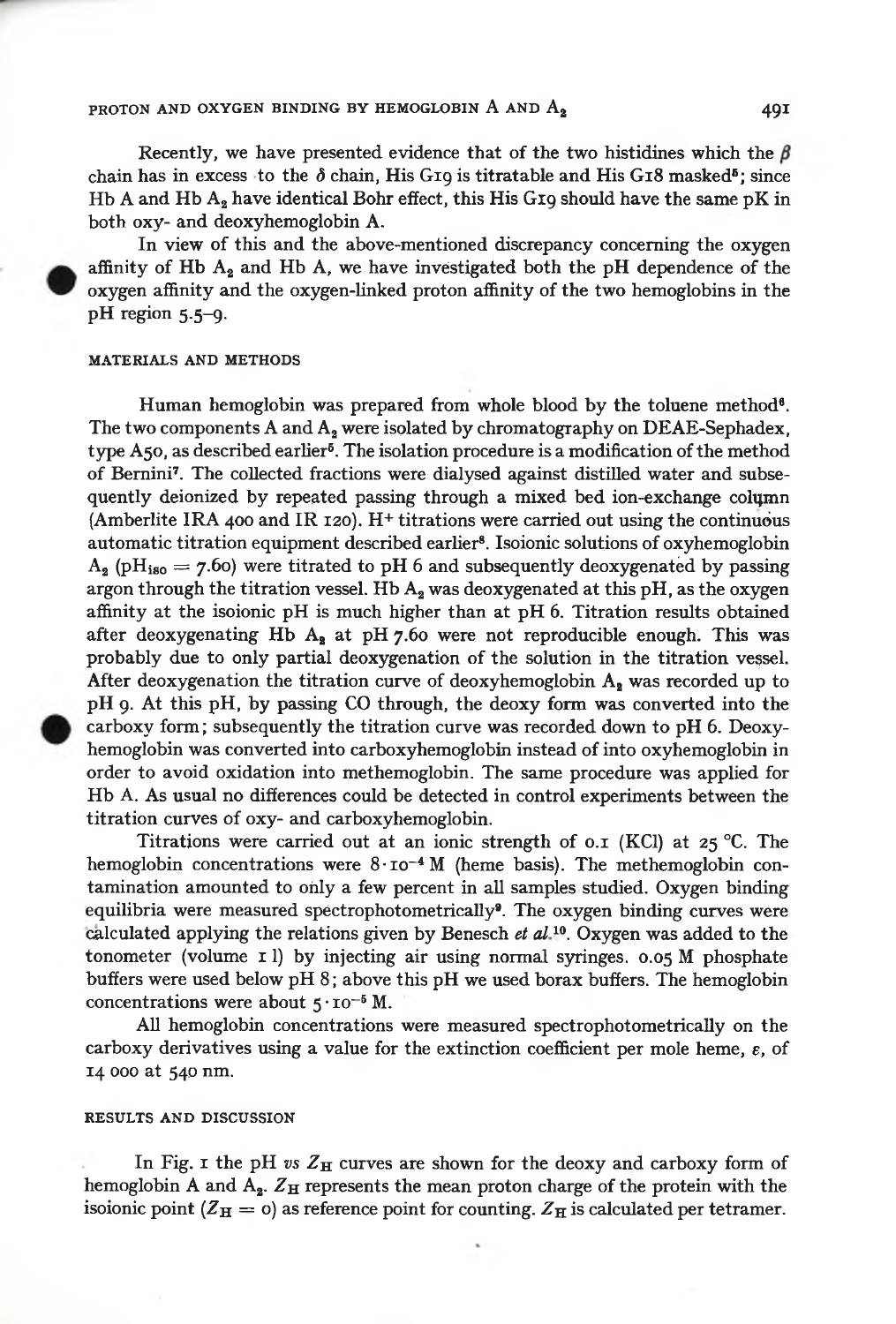The figure shows that, over the pH region considered, the curves for carboxy- and deoxyhemoglobin  $A_2$  lie above the curves for carboxy- and deoxyhemoglobin  $A$ . respectively. The results for Hb A are identical with those reported earlier<sup>8</sup>. The difference in protons bound  $(\Delta Z_H)$  is about 2 at low pH and 3.5 at high pH (see also Fig. 2, where this difïerence in protons bound is plotted *vs* pH). This increase in difference in  $Z_H$  is due to the fact that, of the two histidines G19 and G18, only the first is titratable<sup>5</sup>. Since His G19  $\beta$  can compensate for the positive charge of Arg G18  $\delta$ ,  $Z_{\text{max}}$  (the maximum positive proton charge) will be equal for both proteins. As a result, the presence of Glu at position B4 in the  $\beta$  chain, where the  $\delta$  chain has an Ala residue, is found as the difference in charge of about 2 at low pH.



Fig. i. H<sup>+</sup> titration curves of Hb A (triangles) and Hb A<sub>2</sub> (circles) at 25 °C and  $I = 0.1$  (KCl). Filled symbols refer to the deoxy form, open symbols to the oxy form.

Fig. 2. Difference in protons bound  $(AZ_H)$  between the carboxy form of Hb A and Hb A<sub>3</sub> (A) and between the deoxy forms of the two hemoglobins (O);  $I = 0.1$  (KCl); temperature, 25 °C.

Fig. 2 reveals further that the titration behavior of His G19 is very similar in both carboxy- and deoxyhemoglobin and that in both forms its imidazole group has an abnormally high pK value of about 7.8. This similar behavior in both states is in agreement with the crystallographic data of Perutz and co-workers<sup>11</sup>, which have shown that this residue forms a saltbridge with Glu B8(26) $\beta$  both in carboxy-<sup>11</sup> and deoxyhemoglobin (Perutz, M. F., personal communication). Due to this saltbridge the p*K* of His G19 will be elevated in both forms.

Fig. 3 shows the difference in protons bound  $(\Delta Z)$  between the deoxy and carboxy form of the two hemoglobins. The plot reflects the change in proton affinity of deoxyhemoglobin upon ligation. Since an identical Bohr effect for the two proteins, as presented in Fig. 3, does not mean that they would also show the same oxygen affinity, we measured the log  $p_{50}$  vs pH curves. The results presented in Fig. 4 indicate that hemoglobin A and  $A_2$  have not only the same Bohr effect but also identical oxygen affinity when measured under the same conditions. This observation is supported by the oxygen binding equilibrium studies in the presence and absence of  $2,3$ -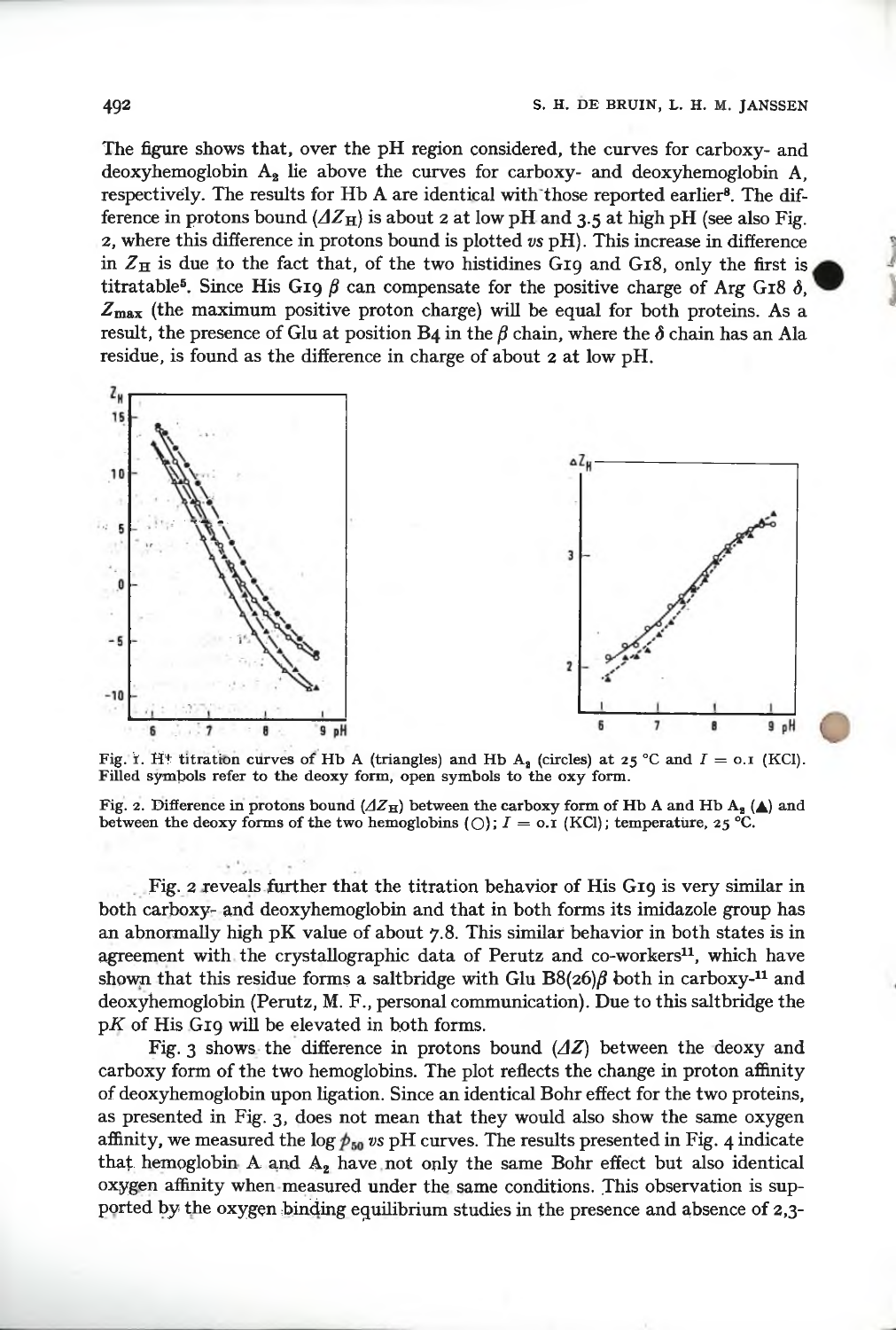

Fig. 3. Difference in protons bound ( $\Delta Z$ ) between the decxy and carboxy form of Hb A<sub>s</sub> ( $\bullet$ ) and Hb A ( $\triangle$ ); I = 0.1 (KCl), temperature, 25 °C.

Fig. 4. pH dependence of the oxygen affinity, as expressed in terms of log  $p_{50}$ , for Hb A ( $\triangle$ ) and Hb  $A_2$  ( $\bullet$ ). The experiments were carried out at room temperature.

diphosphoglycerate. This polyanion binds strongly to the deoxy form only and has therefore a remarkable influence on the oxygen affinity of adult human hemoglobin<sup>12,13</sup>. The binding site for 2,3-diphosphoglycerate is on the dyad axis at the entrance of the central cavity, where the negative charges of the 2,3-diphosphoglycerate anion can form saltbridges with positively charged groups on the  $\beta$  chains. These groups are very probably the two histidines H21, the two terminal amino groups and the lysines EF 6 (ref. 14). Since hemoglobin A and  $A_2$  have these groups in common, it could be expected that the oxygen affinity of both proteins would equally be affected by the presence of 2,3<sup>1</sup> diphosphoglycerate. The results are presented in Fig. 5 and show that



Fig. 5. Effect of 2,3-diphosphoglycerate on the oxygen affinity of Hb A (triangles) and Hb  $A_2$ (circles). Open symbols, without 2,3-diphosphoglycerate; filled symbols, with 2,3-diphosphoglycerate; pH 7.15, 0.01 M Bis Tris; hemoglobin concentration  $2.5 \cdot 10^{-4}$  M (heme basis);  $2.3$ -diphosphoglycerate concentration, 5 . 10<sup>-4</sup> M.